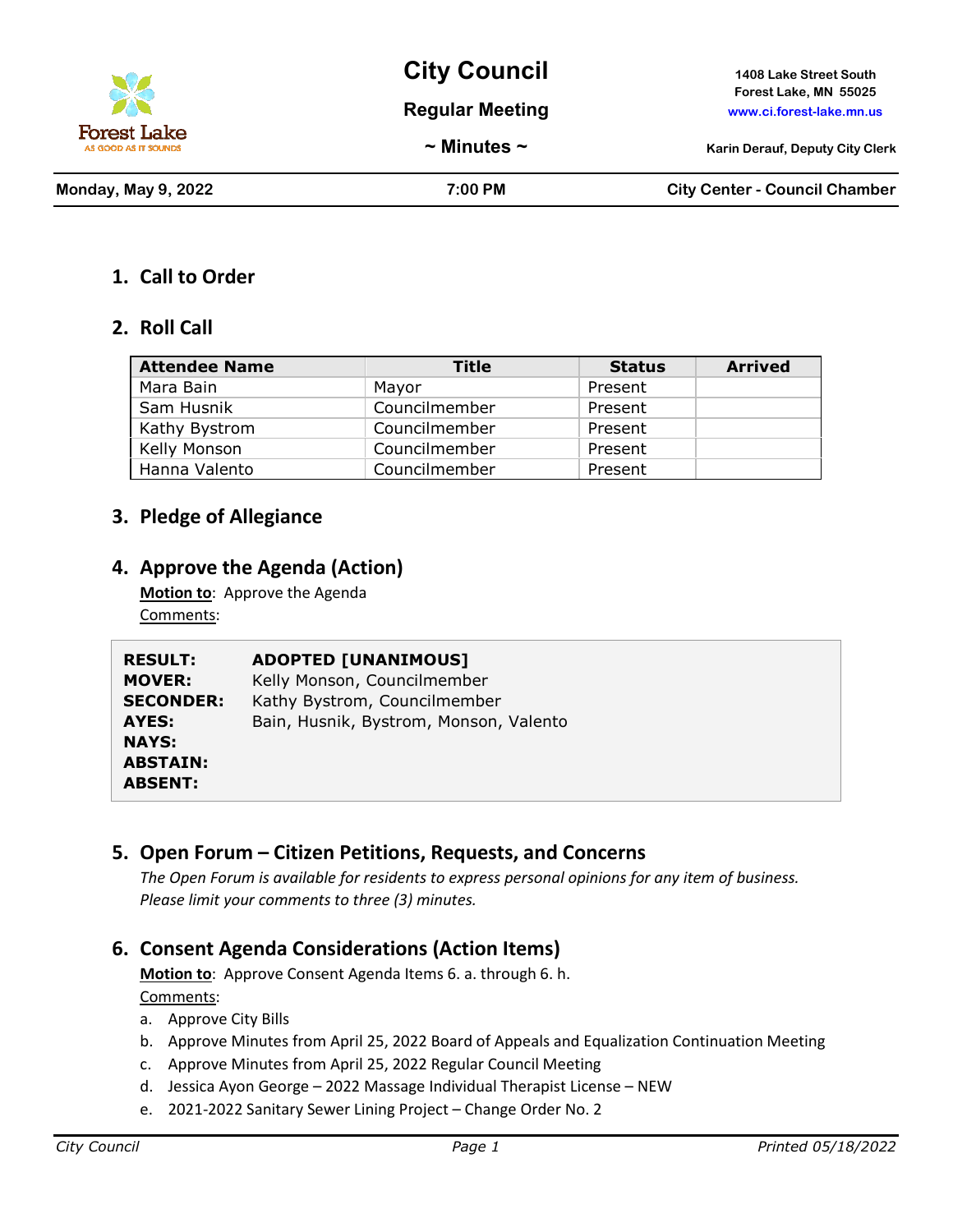

**Forest Lake** AS GOOD AS IT SOI

# **City Council 1408 Lake Street South**

### **Regular Meeting www.ci.forest-lake.mn.us**

**Forest Lake, MN 55025**

**~ Minutes ~ Karin Derauf, Deputy City Clerk**

# **Monday, May 9, 2022 7:00 PM City Center - Council Chamber**

- f. Thomas Voelk Outdoor Entertainment Permit
- g. Subordination of Easement Stark Property
- h. Zayo Purchase Agreement Contract (Under Separate Cover)

| <b>ADOPTED [UNANIMOUS]</b><br>Kathy Bystrom, Councilmember<br><b>MOVER:</b><br>Hanna Valento, Councilmember<br><b>SECONDER:</b><br>Bain, Husnik, Bystrom, Monson, Valento<br>AYES:<br><b>NAYS:</b><br><b>ABSTAIN:</b><br><b>ABSENT:</b> | <b>RESULT:</b> |
|-----------------------------------------------------------------------------------------------------------------------------------------------------------------------------------------------------------------------------------------|----------------|
|-----------------------------------------------------------------------------------------------------------------------------------------------------------------------------------------------------------------------------------------|----------------|

# **7. Regular Agenda (Action Items)**

**a. Resolution 05-09-22-01 - Tietz Farm – Preliminary Plat and Subdivision Motion to:** Approve Resolution 05-09-22-01 for a Subdivision Variance for Tietz Farm with Conditions 1 through 6 as Identified by Staff

Comments: Interim Zoning Administrator Fuerst provided information about the Tietz Farm preliminary plat and subdivision. He noted that the property is 140 acres as 3 parcels and will be subdivided as 4 parcels. He noted the wetland conservation areas and that the neighborhood meeting was well attended and in favor of the subdivision. He also noted that the Planning Commission approved the preliminary plat and that the next steps would be the final plat and development agreement.

| <b>RESULT:</b>   | <b>ADOPTED [UNANIMOUS]</b>             |
|------------------|----------------------------------------|
| <b>MOVER:</b>    | Kathy Bystrom, Councilmember           |
| <b>SECONDER:</b> | Hanna Valento, Councilmember           |
| AYES:            | Bain, Husnik, Bystrom, Monson, Valento |
| <b>NAYS:</b>     |                                        |
| <b>ABSTAIN:</b>  |                                        |
| <b>ABSENT:</b>   |                                        |

**Motion to:** Approve Preliminary Plat for Tietz Farm with Conditions 1 through 6 as Identified by **Staff**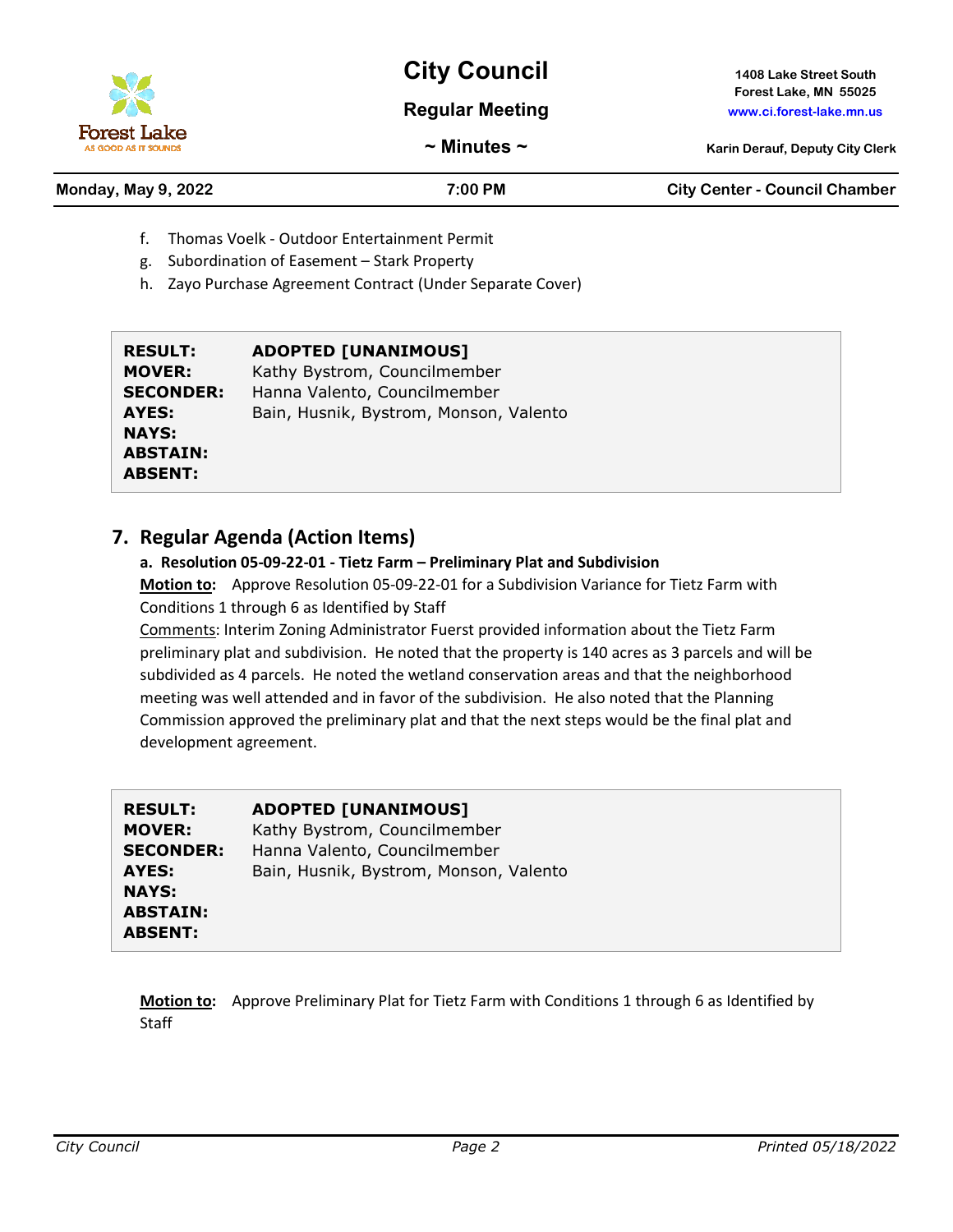

**Forest Lake, MN 55025**

#### **Regular Meeting www.ci.forest-lake.mn.us**

**~ Minutes ~ Karin Derauf, Deputy City Clerk**

Forest Lake

**Monday, May 9, 2022 7:00 PM City Center - Council Chamber**

| <b>RESULT:</b>   | <b>ADOPTED [UNANIMOUS]</b>             |
|------------------|----------------------------------------|
| <b>MOVER:</b>    | Kathy Bystrom, Councilmember           |
| <b>SECONDER:</b> | Sam Husnik, Councilmember              |
| AYES:            | Bain, Husnik, Bystrom, Monson, Valento |
| <b>NAYS:</b>     |                                        |
| <b>ABSTAIN:</b>  |                                        |
| <b>ABSENT:</b>   |                                        |

#### **b. Resolution 05-09-22-02 - McDonalds – Site Plan Amendment**

**Motion to:** Approve Resolution 05-09-22-02 for McDonalds Site Plan Amendment with the Conditions as Identified by Staff

Comments: Interim Zoning Administrator Fuerst commented on the site plan amendment for McDonalds including exterior improvements to the façade, parking area with respect to ADA, a grease interceptor, and sign changes. He noted that the Planning Commission has reviewed the site plan amendment and recommended approval.

| <b>RESULT:</b>   | ADOPTED [5 TO 0]                       |
|------------------|----------------------------------------|
| <b>MOVER:</b>    | Kathy Bystrom, Councilmember           |
| <b>SECONDER:</b> | Hanna Valento, Councilmember           |
| AYES:            | Bain, Husnik, Bystrom, Monson, Valento |
| <b>NAYS:</b>     |                                        |
| <b>ABSTAIN:</b>  |                                        |
| <b>ABSENT:</b>   |                                        |

### **8. Discussion**

#### **a. Parkland Dedication Repeal and Replace and Fee Ordinance Discussion**

Comments: Interim Zoning Administrator Fuerst provided information about parkland dedication and current case law in the state. He noted that the changes to the ordinance will bring the city's ordinance into compliance with the statutory requirements. He also commented on the fee calculation changes as per statute.

He noted the Planning Commission and Parks, Trails, and Lakes Commission have recommended approval of the ordinances. City Attorney, Amanda Johnson, commented that parkland dedication fees cannot be used for maintenance purposes of park equipment. She noted that individual development projects have to have impact on the park system for parkland dedication fees to apply. City Administrator Casey commented that the current fees for parkland dedication in Forest Lake are lower than other communities.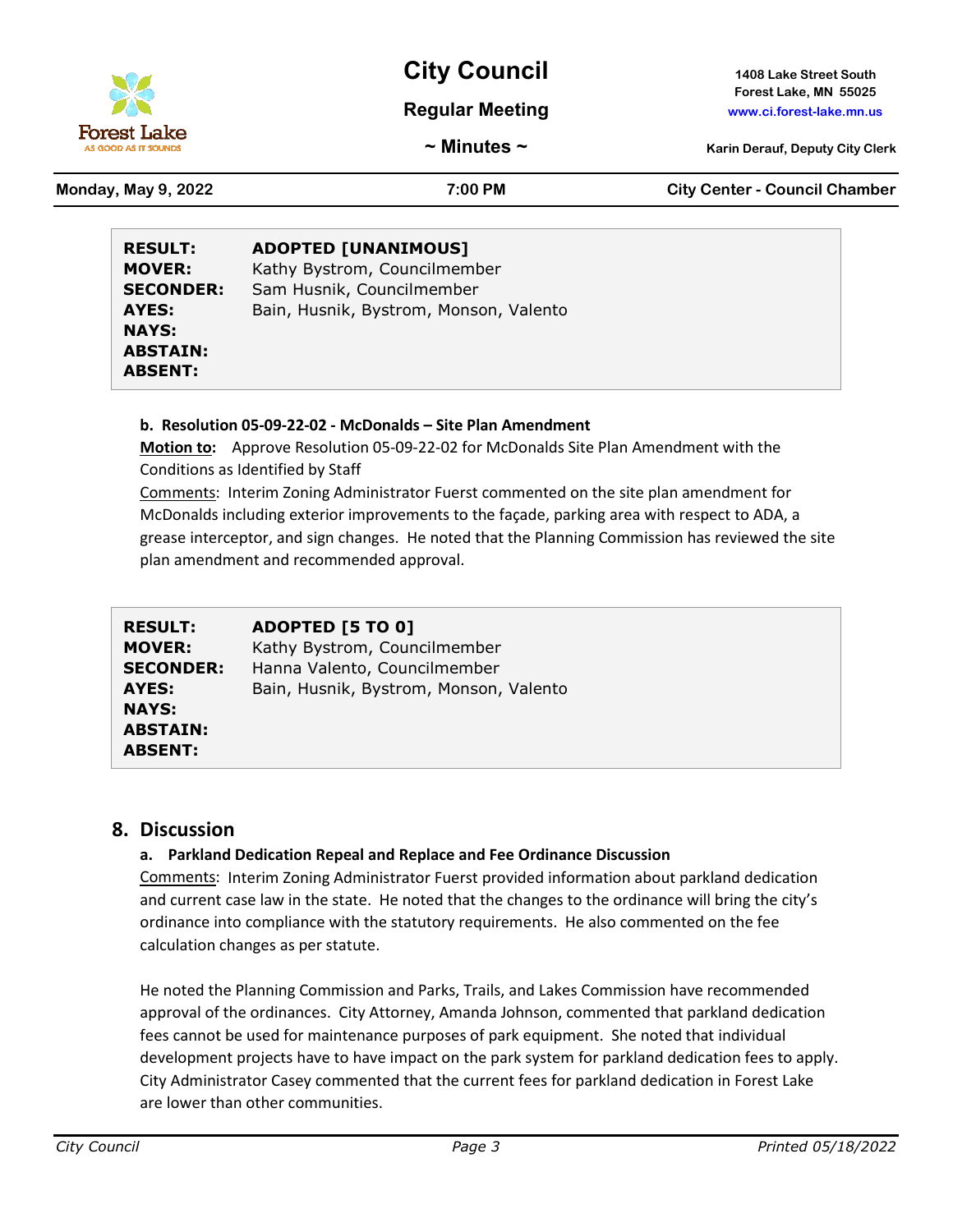

#### **b. Strategic Plan Review and 2023 Preliminary Budget Discussion**

Comments: City Administrator Casey commented that Staff is starting budget discussions early this year. He commented on the Strategic Plan and how the ability to move forward with the plan has been delayed due to multiple staff changes and covid. He cited the goals of the plan and summarized action steps that have been taken in relation to the strategic plan. He commented on the capital plan being presented to Council separately because it will be larger than in the past as it will incorporate all the water and sewer projects.

He noted all the recent hires in the Finance Department and the new Community Development Director. He also commented on the parks plans and that he has asked FLAAA for their input of needs at Fenway. He discussed other park and lake needs. He acknowledged the success of Castlewood Golf Course and the transition of the Senior Center. He discussed the communications position and noted that the person who was hired for that position didn't work out. He also commented that there will be a website redesign with content update.

He also commented on the Invest in Forest Lake website, the downtown studies, and the Downtown Plan. He noted the covid relief grant program and the temporary outdoor dining expansion. He noted that the Zoning Administrator left Forest Lake, but the interim staff has been working out well. He also commented on Headwaters 123 and the residential development. Mayor Bain commented about the airport business park and also the future picture of industrial development. City Administrator Casey noted that work on the Comprehensive Plan is necessary.

Councilmember Husnik commented that the budget discussion will be difficult this year with the property assessments. City Administrator Casey noted that the public needs to understand the assessments in relation to the tax levy. He also commented on community needs in terms of services. He discussed the option of bonding and looking at the utility rates. He also discussed staffing needs including  $2<sup>nd</sup>$  in command for the Fire Department and an increase in pay for paid oncall fire fighters. He commented on the best structure for community development and zoning. He noted that zoning needs to be matched to the Comprehensive Plan.

Councilmember Husnik commented on maintaining the streets and bonding costs. Mayor Bain expressed concern of project costs. Councilmember Bystrom expressed concern about ensuring there is a clear understanding about property valuations and the tax levy. She also expressed the need for efficiency in balancing growth and spending. She also commented on communicating to the public in an effective manner. Councilmember Monson commented on the Downtown Plan and the public's expectations.

# **9. Staff Updates**